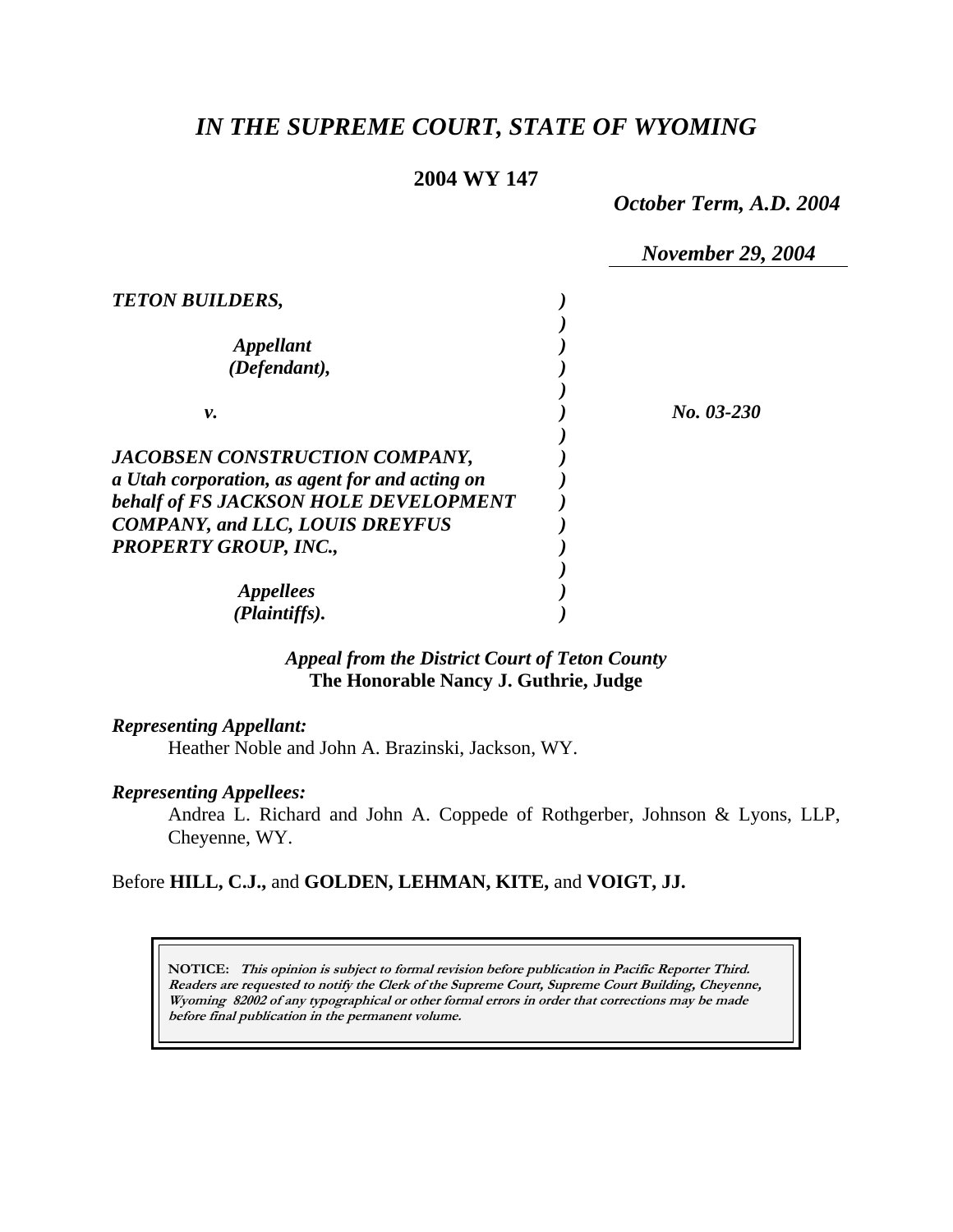### **LEHMAN, Justice.**

[¶1] This is an appeal from the district court order refusing to reopen a matter involving the validity of a construction lien. In particular, appellant Teton Builders contends that it was not afforded due process with respect to the hearing regarding appellee Jacobsen Construction's petition to strike and release Teton Builders' lien. We affirm.

### *ISSUES*

[¶2] Teton Builders sets forth the issue on appeal as:

Whether the district court erred in refusing to reopen a judgment under Rule 60(b)(4) of the Wyoming Rules of Civil Procedure for denial of due process when the judgment was based [on] argument and evidence presented in a hearing held on three and a half hours' notice to Teton Builders and its counsel and at that hearing Teton Builders' counsel was unable effectively to crossexamine witnesses appearing telephonically because those witnesses claimed not to have documents related to Teton Builders' lien. $[1]$ 

Jacobsen Construction phrases the issues:

I. Whether this Court has subject matter jurisdiction to decide this appeal when Appellant failed to file a timely Notice of Appeal pursuant to Wyo.R.App.P. 2.01.

II. Whether Appellant was deprived of due process when afforded an opportunity to challenge Jacobsen's Petition to Strike and Release Lien.

### *FACTS*

 1 W.R.C.P. 60(b), entitled "Relief from judgment or order," states, in pertinent part:

<sup>(</sup>b) *Other Reasons*.—On motion, and upon such terms as are just, the court may relieve a party or a party's legal representative from a final judgment, order, or proceeding for the following reasons: . . . (4) the judgment is void[.]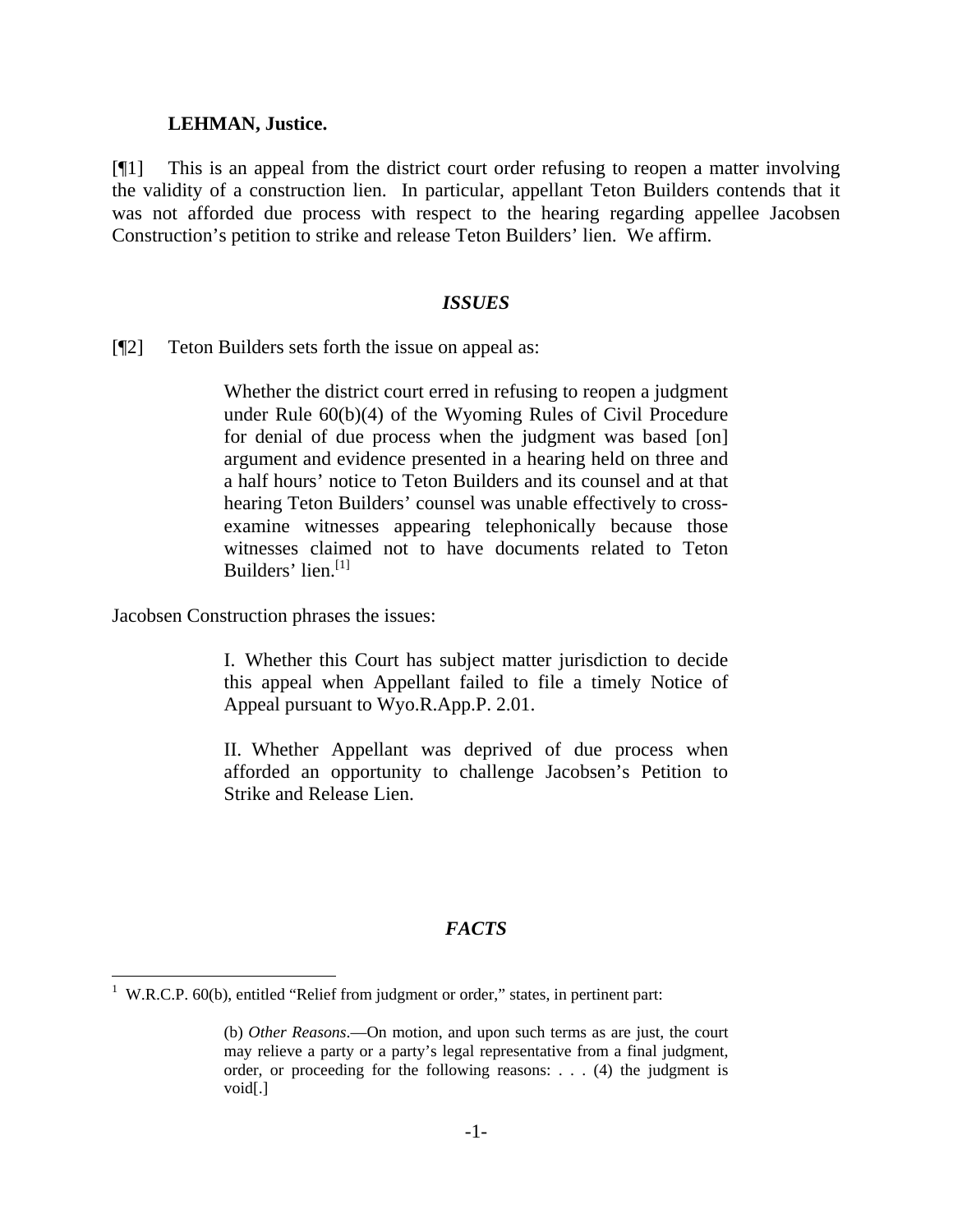[¶3] Teton Builders acted as a subcontractor for Jacobsen Construction on a construction project located in Jackson, Wyoming. Thereafter, when Teton Builders threatened to file a mechanic's lien concerning its work on the project, counsel for Jacobsen Construction sent a letter to Teton Builders' counsel advising that if a lien was filed, Jacobsen Construction would seek to have the lien stricken and released as a frivolous lien under Wyo. Stat. Ann. § 29-1-311 (LexisNexis 2003).<sup>2</sup> Despite this letter, Teton Builders filed its lien on April 9,

l

(i) The court may enter its order, which may be granted ex parte, directing the person claiming the lien to appear before the court at a time no earlier than six (6) nor later than fifteen (15) days following the date of service of the petition and order on the person claiming the lien, and show cause, if any, why the relief provided in this subsection should not be granted;

(ii) The order shall clearly state that if the person claiming the lien fails to appear at the time and place noted, the claim of lien shall be stricken and released, and that the person claiming the lien shall be ordered to pay damages of at least one thousand dollars (\$1,000.00) or actual damages, whichever is greater, and the costs incurred by the petitioner, including reasonable attorneys' fees;

(iii) The order and petition shall be served upon the person claiming the lien by personal service, or, where the court determines that service by mail is likely to give actual notice, the court may order that service be made by mailing copies of the petition and order to the person claiming the lien at his last known address or any other address determined by the court to be appropriate. Two (2) copies shall be mailed, postage prepaid, one by ordinary first class mail and the other by a form of mail requiring a signed receipt showing when and to whom it was delivered. The envelopes shall bear the return address of the sender;

(iv) If, following a hearing on the matter the court determines that the claim of lien is invalid under subsection (a) of this section, was forged or that the person claiming the lien knew at the time of filing the lien was groundless or contained a material misstatement or false claim, the court shall issue an order striking and releasing the claim of lien and awarding damages of one thousand dollars (\$1,000.00) or actual

<sup>&</sup>lt;sup>2</sup> Wyo. Stat. Ann. § 29-1-311 (LexisNexis 2003) provides, in applicable part:

<sup>(</sup>b) Any person whose real or personal property is subject to a recorded claim of lien who believes the claim of lien is invalid under subsection (a) of this section, was forged, or that the person claiming the lien knew at the time of filing the lien was groundless, contained a material misstatement or false claim, may petition the district court of the county in which the claim of lien has been recorded for the relief provided in this subsection. The petition shall state the grounds upon which relief is requested, and shall be supported by the affidavit of the petitioner or his attorney setting forth a concise statement of the facts upon which the motion is based. . . . . Upon the filing of the petition the following shall apply: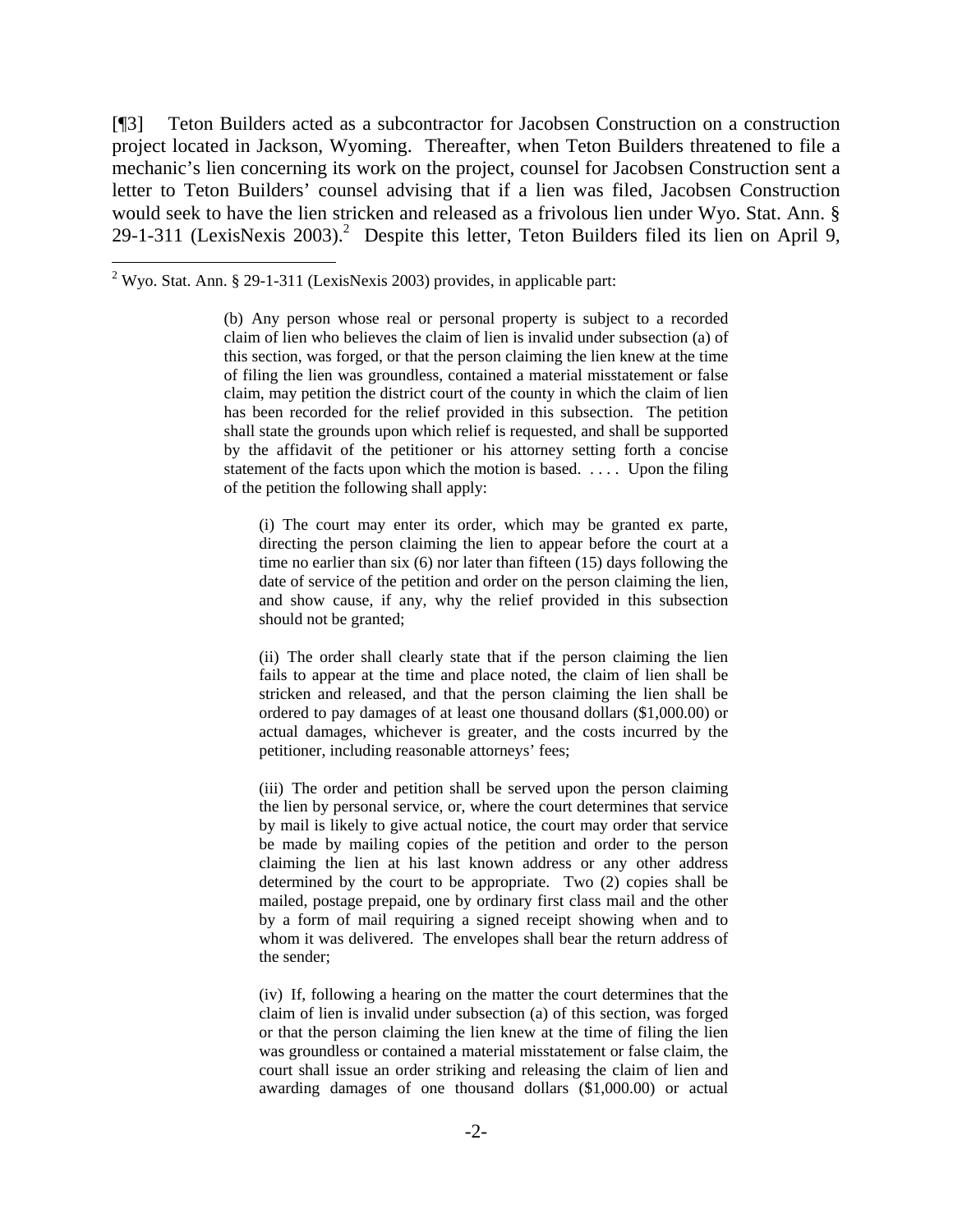2003. True to its word, on April 28, 2003, Jacobsen Construction filed a Petition for Expedited Proceedings to Strike and Release Lien.

[¶4] The district court entered an order setting a hearing on the matter for May 14, 2003, at 1:30 p.m. The hearing was conducted telephonically before a district court commissioner wherein Jacobsen Construction offered the testimony of two witnesses. Teton Builders presented no witnesses. Ultimately, the district court entered an order striking and releasing the lien on May 23, 2003. This order also required Teton Builders to pay Jacobsen Construction the sum of \$1,000.00 as damages and awarded Jacobsen Construction its attorney fees and costs.<sup>3</sup> Also, on May 22, 2003, Jacobsen Construction gave notice that it had recorded a corporate surety bond in an amount equal to one and one half times the amount of the lien filed by Teton Builders with the Teton County Clerk.<sup>4</sup>

[¶5] On June 16, 2003, Teton Builders filed a Motion for New Trial. In this motion Teton Builders asserted it received insufficient notice of the hearing on the petition to strike and release the lien and that the telephonic hearing conducted did not allow Teton Builders an adequate opportunity to cross-examine the witnesses presented. Following hearing, the district court denied the motion finding that it was not timely filed. On August 25, 2003, Teton Builders then filed a Motion to Reopen Judgment pursuant to W.R.C.P. 60(b)(4). This motion asserted the same arguments made in Teton Builders' Motion for New Trial. The district court also denied this motion. Teton Builders appealed the denial of this motion and filed its Notice of Appeal on October 7, 2003.

#### *STANDARD OF REVIEW*

#### [¶6] In *DMM v. DFH*, 954 P.2d 976, 978 (Wyo. 1998), we stated:

 "The granting or denying of relief pursuant to W.R.C.P. 60(b) is a matter within the discretion of the trial court, and our review is limited to the question of whether there has been an abuse of discretion." *State ex rel. TRL by Avery v. RLP*, 772 P.2d 1054, 1057 (Wyo. 1989). When a judgment is attacked pursuant to Rule 60(b)(4), however, there is no question of

damages, whichever is greater, costs and reasonable attorneys' fees to the petitioner to be paid by the person claiming the lien[.]

 $3$  On September 16, 2003, after Jacobsen Construction submitted an itemized statement of attorney fees and costs, the district court awarded Jacobsen Construction attorney fees in the amount of \$5,697.00, plus costs in the amount of \$91.04.

<sup>&</sup>lt;sup>4</sup> Subsequently, on June 24, 2003, the district court entered an Order Approving Bond and Directing Satisfaction of Lien. Pursuant to the order, a Satisfaction of Lien was recorded with the Teton County Clerk on June 26, 2003.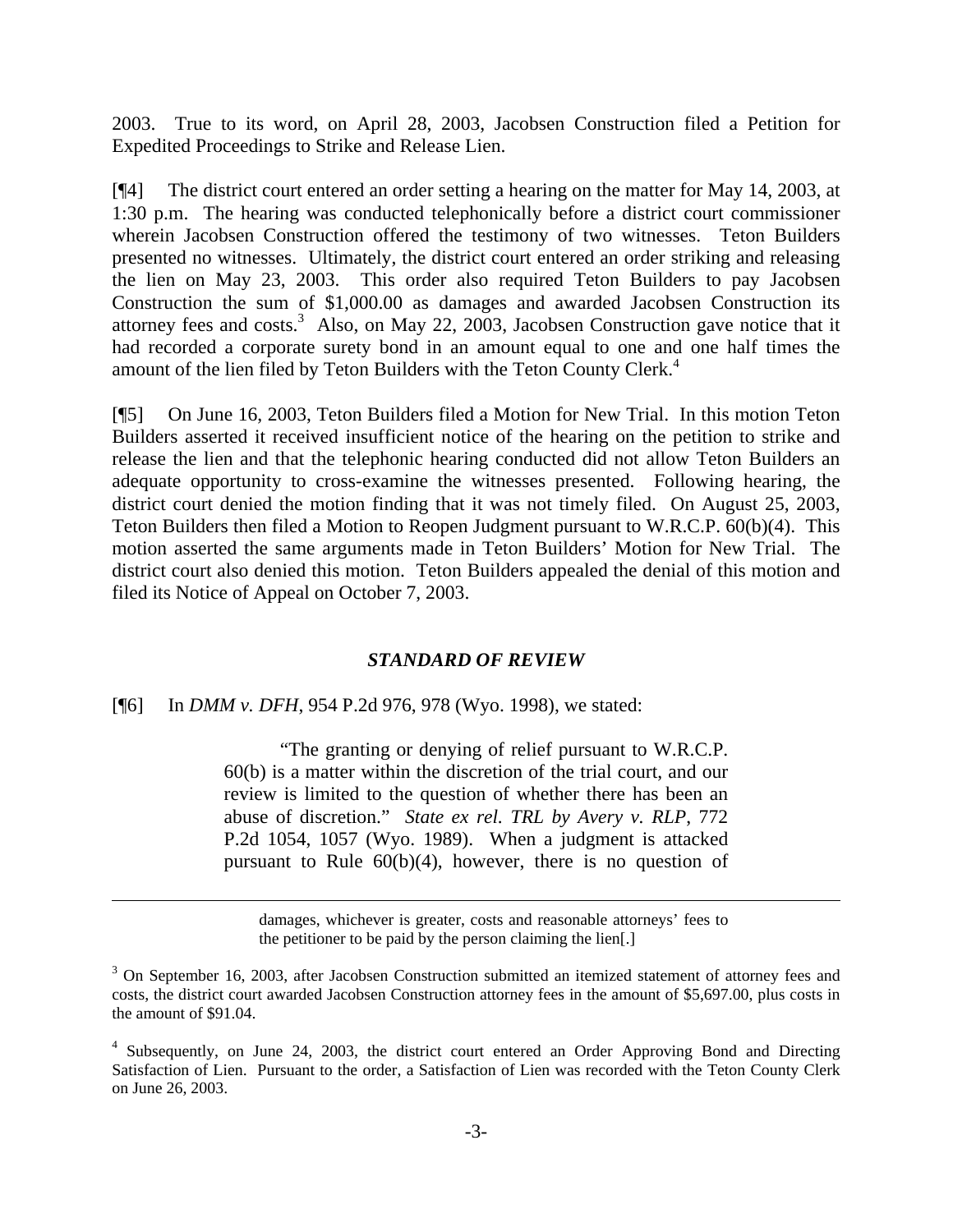discretion in granting or denying relief—either the judgment is void, or it is valid. *Id.* Once that determination is made, the trial court must act accordingly. *Id.* "A judgment is not void merely because it is erroneous. It is void only if the court that rendered it lacked jurisdiction of the subject matter, or of the parties, or if it acted in a manner inconsistent with due process of law." Wright, Miller & Kane, *Federal Practice and Procedure: Civil 2nd* § 2862, at 326-29 (1995) (footnotes omitted); see also*, In Interest of WM*, 778 P.2d 1106, 1110 (Wyo. 1989).

Upon application, the court in *Orner v. Shalala*, 30 F.3d 1307, 1310 (10th Cir. 1994) recognized:

> This court has indicated on a number of occasions that a judgment may be void for purposes of Rule 60(b)(4) if entered in a manner inconsistent with due process. *See, e.g., V.T.A., Inc.*, 597 F.2d at 224-25; *Arthur Andersen & Co. v. Ohio (In re Four Seasons Sec. Laws Litig.*), 502 F.2d 834, 842 (10<sup>th</sup> Cir.), *cert. denied*, 419 U.S. 1034, 95 S.Ct. 516, 42 L.Ed.2d 309 (1974). We ultimately rejected the due process arguments asserted in the cited cases because fundamental procedural prerequisites—particularly, adequate notice and opportunity to be heard—were fully satisfied. Here, in contrast, the Secretary was not given any notice that her EAJA liability, already resolved by stipulated order, would be redetermined in the proceeding on plaintiff's second motion for attorney fees and, given plaintiff's express reliance on § 406(b), had no reason whatsoever to anticipate this development. Accordingly, the Secretary did not oppose the motion, which to all appearances was primarily a matter between plaintiff and counsel. Under the circumstances, entry of the resultant order under the EAJA, which everyone involved concedes was an improbable mistake, cannot be deemed consistent with due process. Therefore, relief was not only appropriate but mandatory under Rule  $60(b)(4)$ .

#### *DISCUSSION*

#### *Jurisdiction*

[¶7] In its appellate brief, Jacobsen Construction contends that this court does not have proper jurisdiction to review this case because Teton Builders did not timely file its notice of appeal. Previously during this appeal, Jacobsen Construction filed with this court a Motion to Dismiss Appeal for Lack of Jurisdiction. After careful review of the motion, this court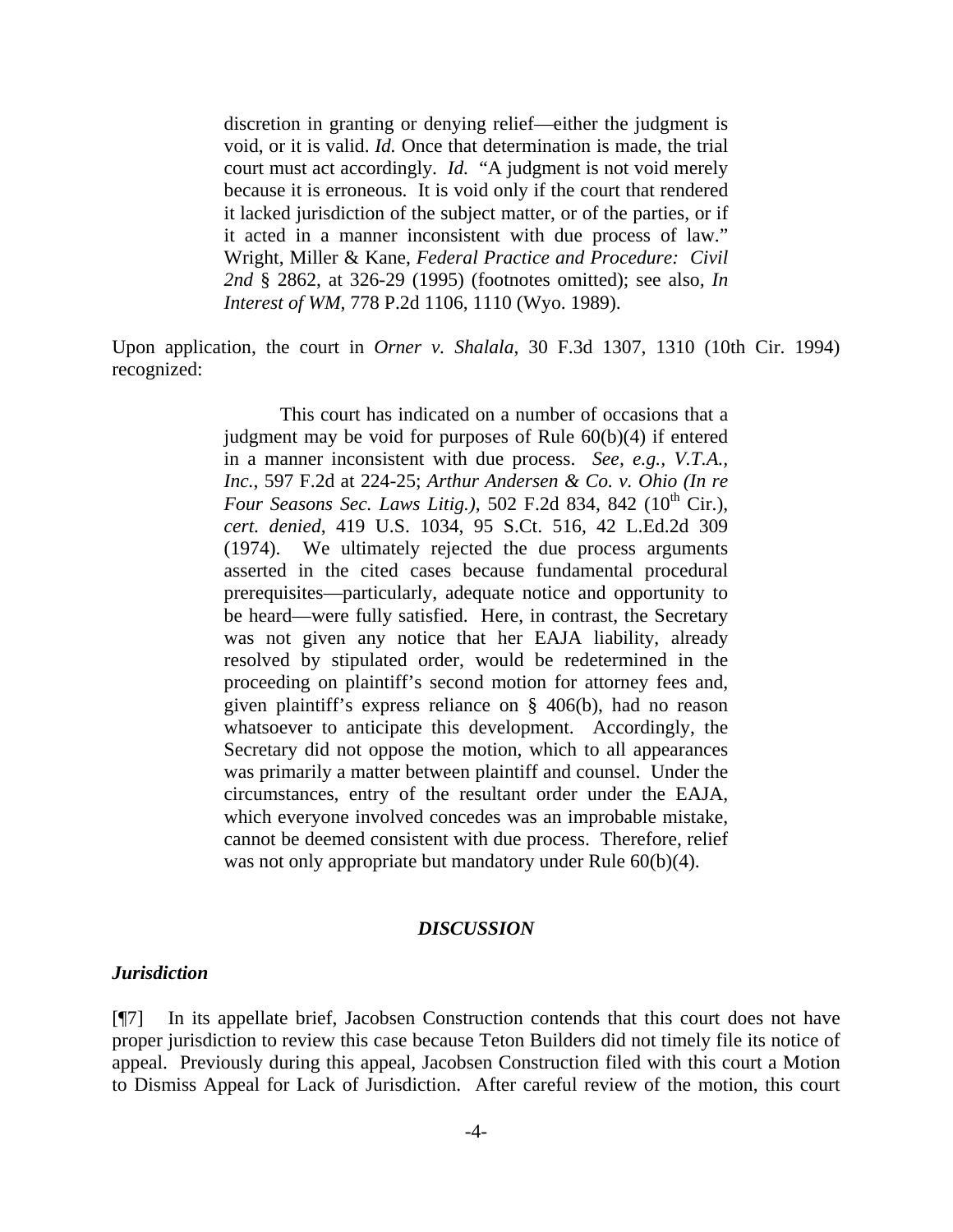denied the motion, entering its order on May 17, 2004. As this court has already made its determination concerning Jacobsen Construction's jurisdictional claim, this court will not further address the issue.

# *Due Process*

[¶8] Teton Builders avers that it was not given sufficient notice of the time of the hearing on the petition. Specifically, Teton Builders contends that because it was given only three and one half hours notice, it did not have sufficient time to prepare to present evidence on the numerous factual and legal issues raised. Teton Builders thus asserts that it was deprived of a meaningful opportunity to be heard. We do not agree.

[¶9] Wyo. Stat. Ann. § 29-1-311 (b)(i) mandates that a hearing on a petition to strike and release a lien must occur "no earlier than six (6) nor later than fifteen (15) days following the date of service of the petition and order on the person claiming the lien." Teton Builders was served with Jacobsen Construction's petition to strike and release the lien by mail on April 28, 2003. Thereafter, apparently applying the language set forth in § 29-1-311, along with W.R.C.P. 6(d), the district court determined that a hearing should be held on the petition sometime prior to May 16, 2003, and entered an order setting the hearing on the matter for May 14, 2003, at 1:30 p.m.<sup>5</sup>

[¶10] Teton Builders argues that because the district court's order was only facsimilied to both parties three and one half hours prior to the hearing, it was severely prejudiced in its preparation for the hearing. We do not find this argument persuasive. Teton Builders admits that it actually received the petition by mail on April 30, 2003. The petition made it clear that it was filed pursuant to § 29-1-311, and that statute explicitly sets forth hearing scheduling requirements. Teton Builders was also unarguably put on notice as early as April 3, 2003, that Jacobsen Construction would file a petition under § 29-1-311 should a lien be filed by Teton Builders when Jacobsen Construction sent a letter to Teton Builders stating as much.

[¶11] Teton Builders further agues that the § 29-1-311 hearing timeline only begins to run after both the petition *and order* have been properly served because § 29-1-311 contemplates that, upon filing of a petition, the court is to issue an order to show cause, which may be

  $5$  W.R.C.P. 6(d) provides:

<sup>(</sup>d) *Additional time after service by mail*.—Whenever a party has the right or is required to do some act or take some proceedings within a prescribed period after the service of a notice or other paper upon the party, and the notice or paper is served upon the party by mail or by delivery to the clerk for service, three days shall be added to the prescribed period, provided however, this rule shall not apply to service of process by registered or certified mail under Rule 4(l)(2).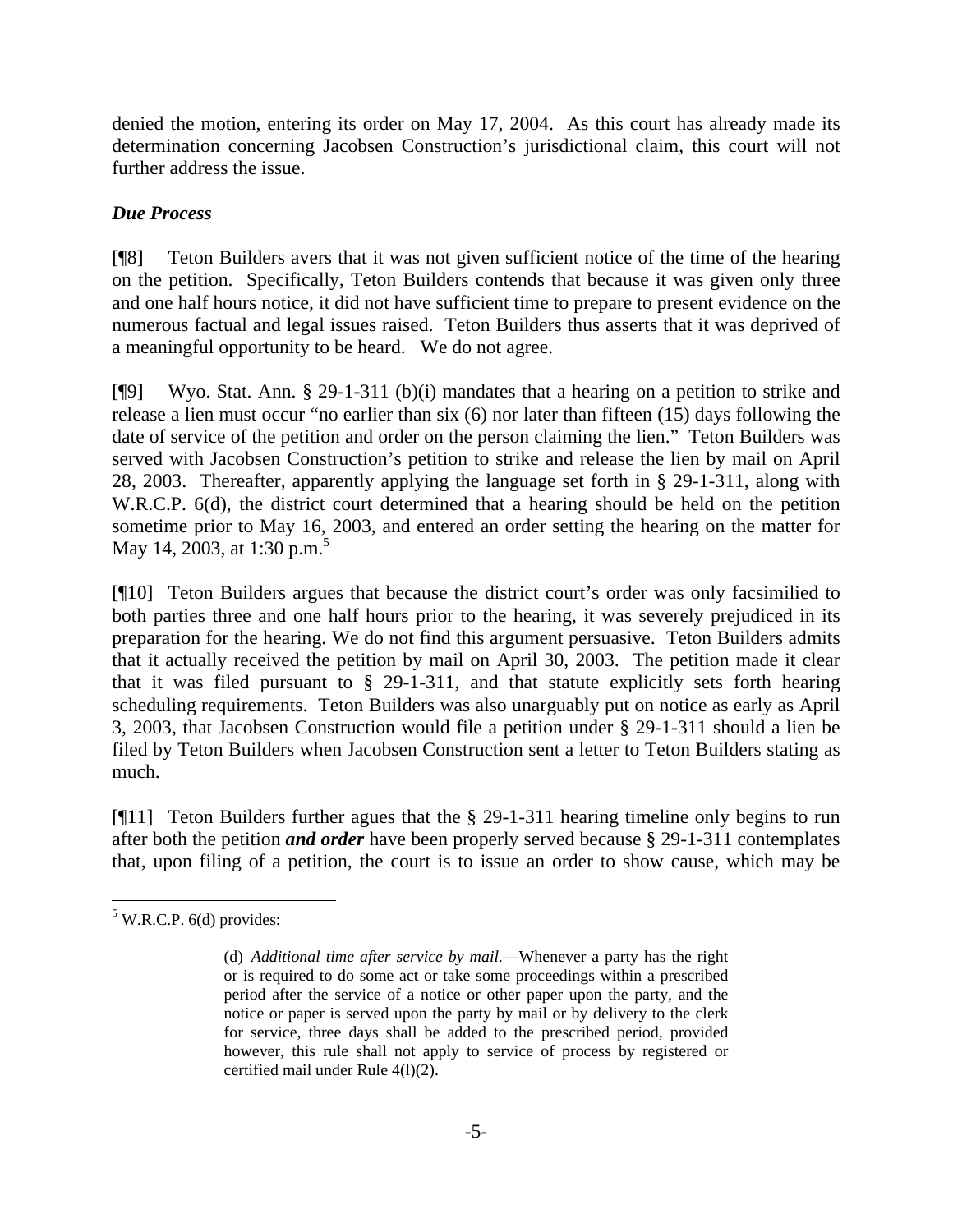issued *ex parte*, setting the matter for hearing. Hence, Teton Builders claims that the earliest the hearing in this case could have been set was May 20, 2003. However, regardless of the district court's procedure in scheduling the hearing, the fact remains that Teton Builders had actual notice that a hearing would soon take place and thus was given an adequate opportunity to prepare for the hearing. Moreover, it is important to note that the hearing was set by the district court only after consulting with counsel for both parties. In doing so, the district court took into account the hearing scheduling deadline set forth by § 29-1-311 and the schedules of all involved, including Teton Builders' counsel's plans to be out of town on May 15 and 16, 2003. It is therefore somewhat specious for Teton Builders to now complain that it did not receive sufficient notice of the scheduled hearing. Accordingly, we hold that Teton Builders was given adequate notice of the hearing and thus was afforded due process with respect to such notice.

[¶12] Teton Builders also contends that, because the hearing on the petition was held telephonically, it was denied the right to effectively cross-examine witnesses. Therefore, Teton Builders asserts that it was denied its right to due process and the district court's order on the petition should be considered void. This court has previously determined that telephonic participation in a hearing is adequate for due process.

> In *Murray v. Murray*, 894 P.2d 607, 608 (Wyo. 1995), we held that:

> > The Constitution of the United States and the Constitution of the State of Wyoming each provide that no person shall be deprived of life, liberty or property without due process of law. U.S. Const. amend. XIV, § 1; Wyo. Const. art. 1, § 6. "'It is basic that, before a property interest can be terminated, except in emergency situations, due process must be afforded to litigants in the form of notice and a meaningful opportunity to be heard.'" *Sandstrom v. Sandstrom*, 880 P.2d 103, 106 (Wyo. 1994) (quoting *Lawrence-Allison and Associates West, Inc. v. Archer*, 767 P.2d 989, 997 (Wyo. 1989)) (emphasis in original). It would have been a simple matter to allow Peter to participate in the divorce hearing via conference call. Peter, however, was denied his day in court.

We repeated that finding in a different, but not distinguishable, context in *Wolfe v. Wolfe*, 899 P.2d 46, 47-48 (Wyo. 1995) (it is abuse of discretion for trial court to modify visitation provisions of divorce decree without affording incarcerated father an opportunity to be heard or otherwise providing for development of an evidentiary record). We note here that in *Glenn v. Glenn*,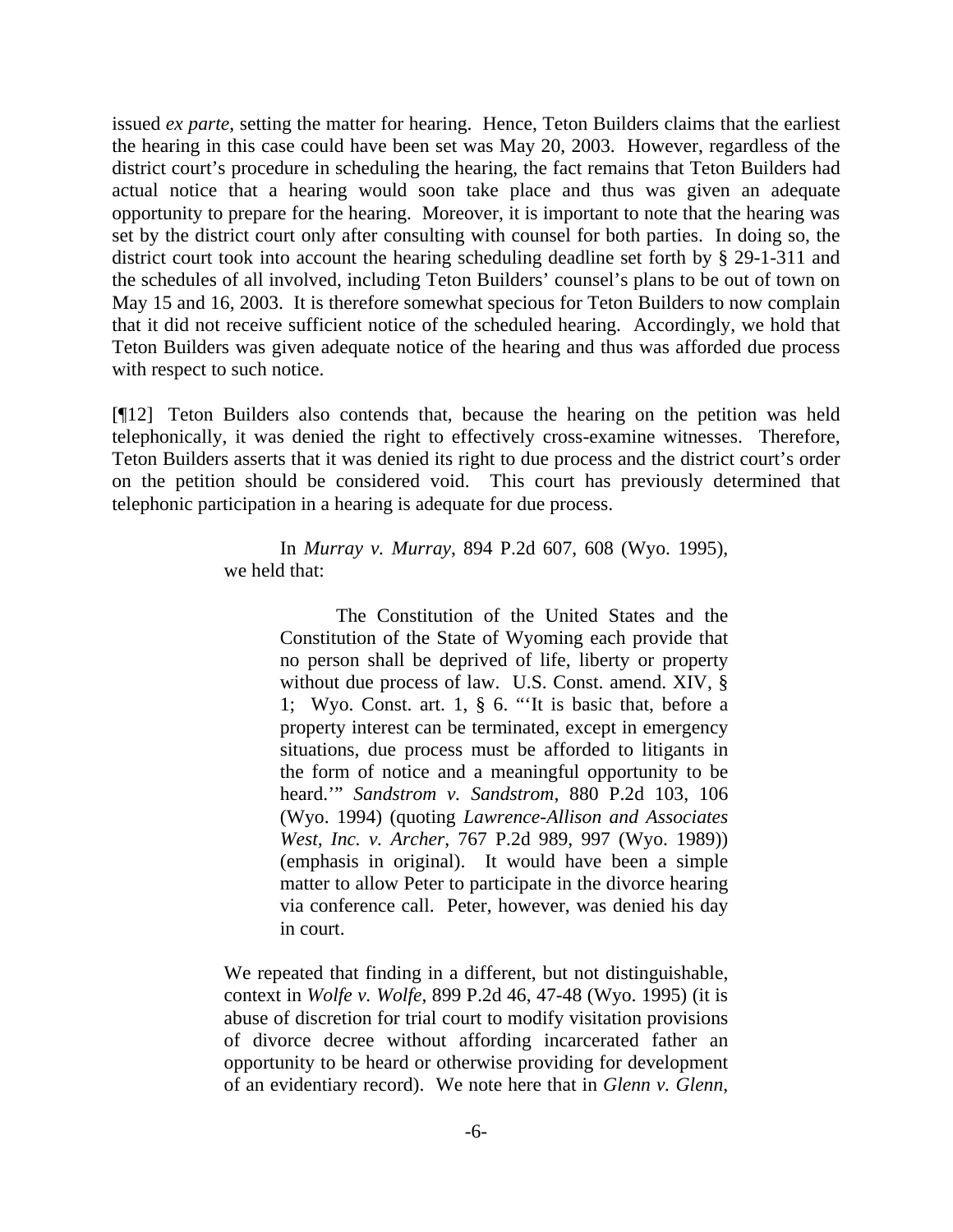848 P.2d 819 (Wyo. 1993), we affirmed an order modifying the child support obligation of an individual who had been sentenced to life in the penitentiary. The opportunity to be heard was not at issue in that case because the appellant was allowed to participate by telephone conference call. Also see *Throndset v. Hawkenson*, 532 N.W.2d 394, 397 (N.D. 1995), and *In Interest of F. H.*, 283 N.W.2d 202, 209 (N.D. 1979) (prison inmate's right to appear satisfied by appearance through counsel or by deposition); *Barnes v. Fucci*, 563 So.2d 175, 176 (Fla.App. 4 Dist. 1990) (imprisoned mother entitled to appear for termination of parental rights hearing); *Smith v. Alaska Department of Revenue*, 790 P.2d 1352, 1353 (Alaska 1990) (no right for prisoner to be heard where there are only legal issues, but no factual dispute); *Whitney v. Buckner*, 107 Wash.2d 861, 734 P.2d 485, 488 (1987) (prisoners must be afforded a meaningful opportunity to prosecute their domestic relations actions); *Clemans v. Collins*, 679 P.2d 1041, 1042 (Alaska 1984) (hearing required to determine indigent prisoner's ability to pay child support while incarcerated).

*RPM v. State, Dep't of Family Servs., Div. of Public Assistance and Soc. Servs.*, 917 P.2d 169, 170 (Wyo. 1996) (footnote omitted). Teton Builders was afforded the opportunity to fully participate in the hearing and to present argument concerning the petition. Where parties to an action have participated to the extent that they deem desirable in the hearing and where there has been no attempt made to inhibit testimony of witnesses or argument of counsel and the parties were cognizant of the issues and the positions of their adversaries, such a hearing has been conducted in a constitutionally and statutorily fair manner. *Mortgage Guaranty Ins. Corp. v. Langdon*, 634 P.2d 509, 518-19 (Wyo. 1981).

[¶13] Moreover, although Teton Builders claims that it was unable to properly crossexamine the witnesses called by Jacobsen Construction by way of having them review and answer questions concerning certain documentation, it should be noted that Teton Builders could have presented such evidence by calling its own witnesses at the hearing. Teton Builders simply chose not to take this tact. Consequently, we hold that Teton Builders had a real and substantial opportunity to present and contest those issues surrounding the petition.

[¶14] Finally, even if we assume that Teton Builders was not allowed an effective opportunity to participate in the hearing, it should be recognized that any issue involving the validity of the district court's order, particularly with respect to the release and striking of the lien itself, was effectively rendered moot when Jacobsen Construction recorded an adequate corporate surety bond. Subsequently, the district court entered an order approving the bond posted and directing that the lien be deemed satisfied on June 24, 2003. This was followed by a satisfaction of lien being recorded with the Teton County Clerk on June 26, 2003.